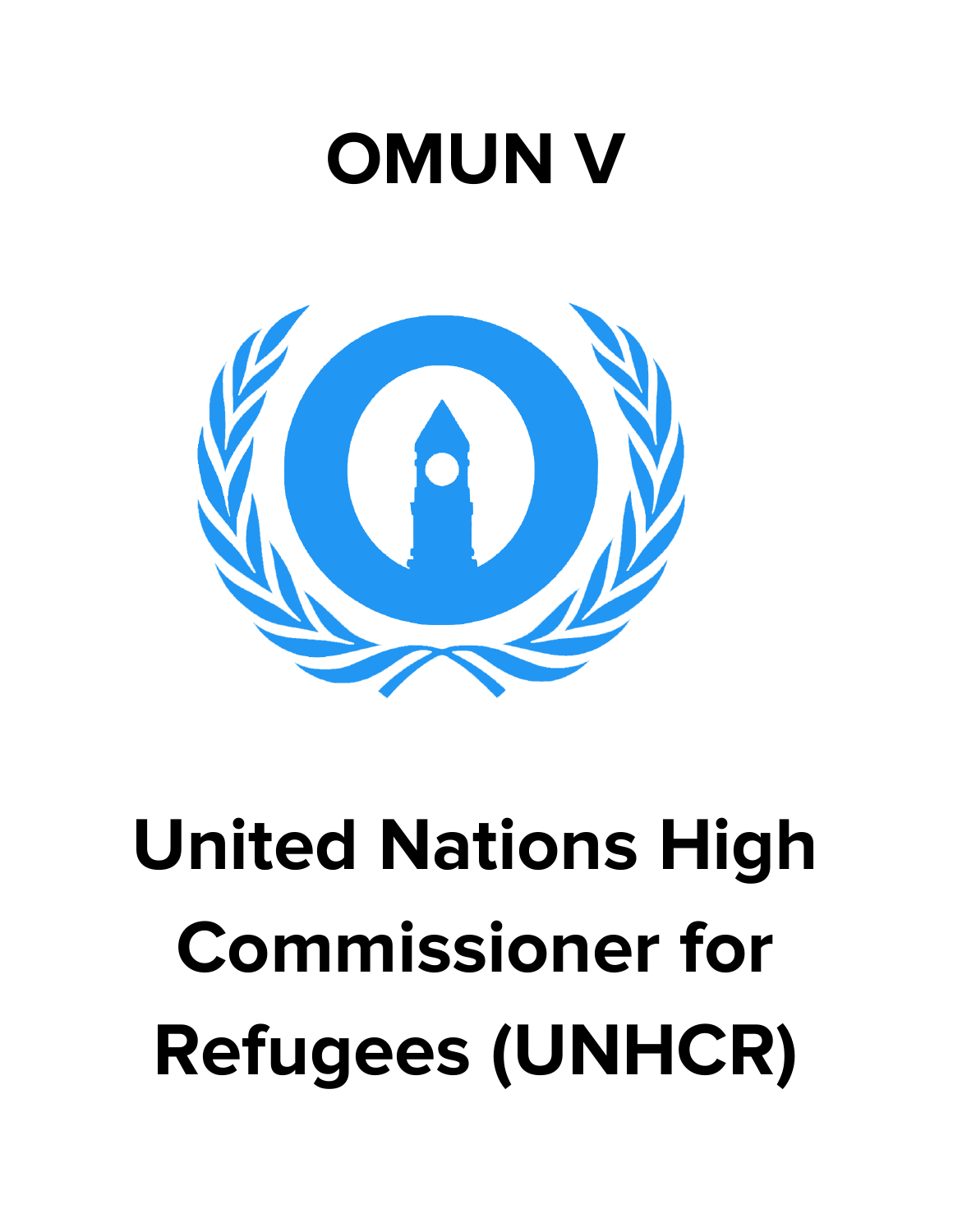

# **Letter from the Chair**

#### Esteemed Delegates,

Welcome! My name is Rohun Nanda and I am ecstatic to be your chair, along with Fatima Fadel and Krishna Bambawale, for the United Nations High Commissioner for Refugees (UNHCR) at OMUN's fifth edition. This is my third year involved with Model United Nations where I have had the privilege of participating in several conferences such as the Secondary Schools United Nations Symposium 2019 at McGill University and Harvard Model United Nations 2020. Throughout my vibrant MUN adventures, I have been able to travel to the "Far, Far Away Galaxies" of Star Wars as Chewbacca as well as negotiate the athlete regulation at Commonwealth Games as Uganda. I encourage all of you to deeply immerse yourself in this topic as you will learn a lot and be able to engage in interesting negotiations and debate. I am really looking forward to this and hope you all enjoy your OMUN experience.

My name is Fatima Fadel and I am very excited to be co-chairing this committee. I started MUN in grade 11 when I attended The Hague International Model United Nations conference as the delegate of Iran in the General Assembly. I also recently attended SSUNS in the Commonwealth Games committee as the delegate of Scotland. My MUN career has fostered new friendships and ever-lasting memories. This weekend, I hope you all grow your passions for debate and world issues, and, equally as important, I hope you all have fun and use this wonderful opportunity to make new friends.

Hello all, my name is Krishna Bambawale and I am unequivocally euphoric to be one of the three chairs of this committee. OMUN V was the birth of my MUN experience where I first apprehended the value of building strong relationships, rooted in common interests for diplomacy, all-around interaction, and just a little bit of fun. This spring, I will be attending my first international conference at Berkeley MUN. Good luck to all of you in your endeavours this weekend and I wish you an unparalleled learning experience.

The United Nations High Commissioner for Refugees committee is one of the cornerstones of the United Nations and indeed a staple of Model United Nations. There are many underlying as well as pressing issues set before you entering the first committee session of the UNHCR. In particular, the two topics that this committee will work to dissolve are divided by case study: the Syrian Refugee Crisis and the Northern Triangle. Both phenomena are modern instances of mass human migration, yet face the blind eye by some of the most powerful nations in the world. As devoted members of the UNHCR, you all will collaborate and combine your knowledge to engage in stimulating debate as well as mold innovative solutions.

Finally, I would like to take the time to remind you that position papers are due by the beginning of the first committee session on Saturday, April 4 in order to be eligible for awards. Position papers can be sent in PDF or Microsoft Word Document format to the committee email found below prior to the conference, but they can also be handed in as a hard copy at the beginning of the first committee session. If submitted electronically, the position papers should be titled "Country\_Name", (e.g.: Canada\_JohnDoe). If you have any questions, please don't hesitate to reach out.

Once again good luck and I am looking forward to a fantastic weekend of debate and finesse.

Best, Rohun Nanda Head Chair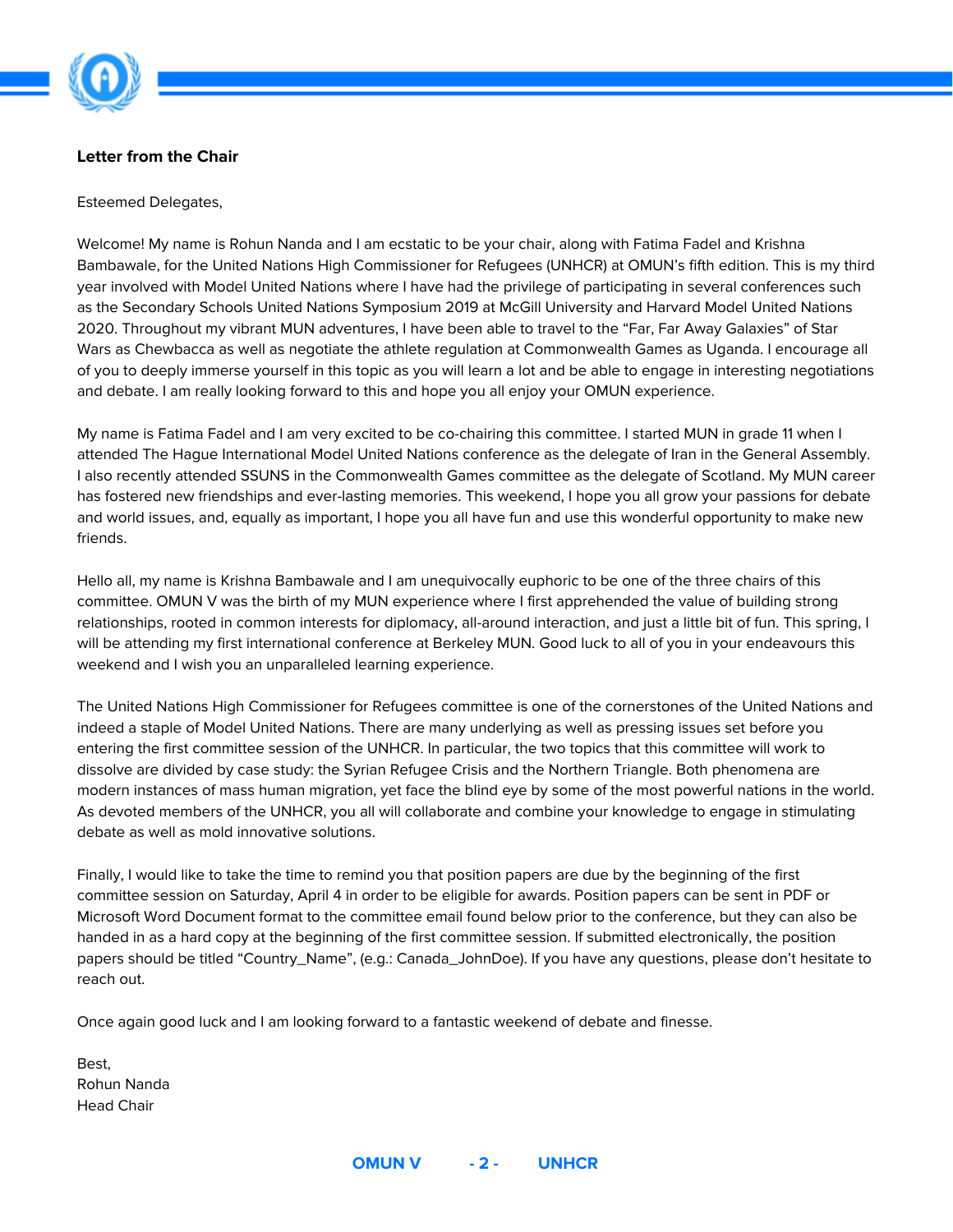

## **Introduction**

The United Nations High Commissioner for Refugees is an international body tasked with the protection of refugees and displaced persons. The type of aid given to people during its early stages has evolved to meet the demands presented by modern reasons for exodus such as gang violence and warfare. The UNHCR's mandate is to "provide international protection and humanitarian assistance, and to seek permanent solutions for persons within its core responsibilities". In its early years this mandate applied to only refugees, though it now includes returnees and stateless persons. In recent years, the world has seen a spike in severe refugee crises perpetuated by non-state actors. Non-state actors can be organizations ranging from NGOs and corporations to armed bodies and criminal organizations. According to the UNHCR, "From 2011 to 2016, the number of people from the Northern Triangle who have sought refuge in surrounding countries has increased by 2,249 percent". The outflow of refugees has not stopped as gangs, known as maras, continue to contribute to some of the highest global homicide rates, as well as sexual violence and extortion. When refugees arrive in other countries they are harassed and met with even more violence like Syrian refugees in Lebanon and Rohingya refugees in India experienced. Many of the countries that accept the most refugees due to proximity do not have enough resources for the sheer demand, while the countries with the most available resources have been historically strict with their borders. The UNHCR will be focusing on the role these groups have played in the creation of refugee crises in Syria and the Northern Triangle. The goal of this committee is to create a plan to alleviate the burdens of refugees on their life threatening journeys to safety and of the countries that choose to accept them.

## **Overview of the Problem**

A refugee is defined by the UNHCR as "all persons outside their country of origin for reasons of feared persecution, conflict, generalized violence, or other circumstances that have seriously disturbed public order and who, as a result, require international protection". Refugee crises have persisted throughout our history, evolving in some ways as modern conflicts arise and remaining the same in others. The UNHCR has actively worked since its inception to ensure that refugees are given the necessary help as they attempt to reach stability and have expanded their reach globally and in terms of the people they assist. Violent non-state actors, groups that are not affiliated with the governing body of a country, have become the primary source of unrest leading to a series of critical refugee crises around the world. At present, some of the most relevant and large-scale waves of refugees have come from places like the Northern Triangle and Syria where gang violence and militant groups have made civilian life too dangerous to continue in their respective nations. The Northern Triangle is comprised of Guatemala, Honduras, and El Salvador in Central America. This region suffered intense civil wars during the 1980s that have since ceased but did not eliminate the violence or weak institutions they left in their wake. These three countries are frequently listed as some of the most violent in the world, and in 2015 when El Salvador's homicide rate was brought up to 103 per hundred thousand by gang violence, it was named the most violent country not at war. The Honduran newspaper, La Prensa, discovered that a total estimated \$651 million are paid in extortion fees annually to organized crime groups mostly by the poor in exchange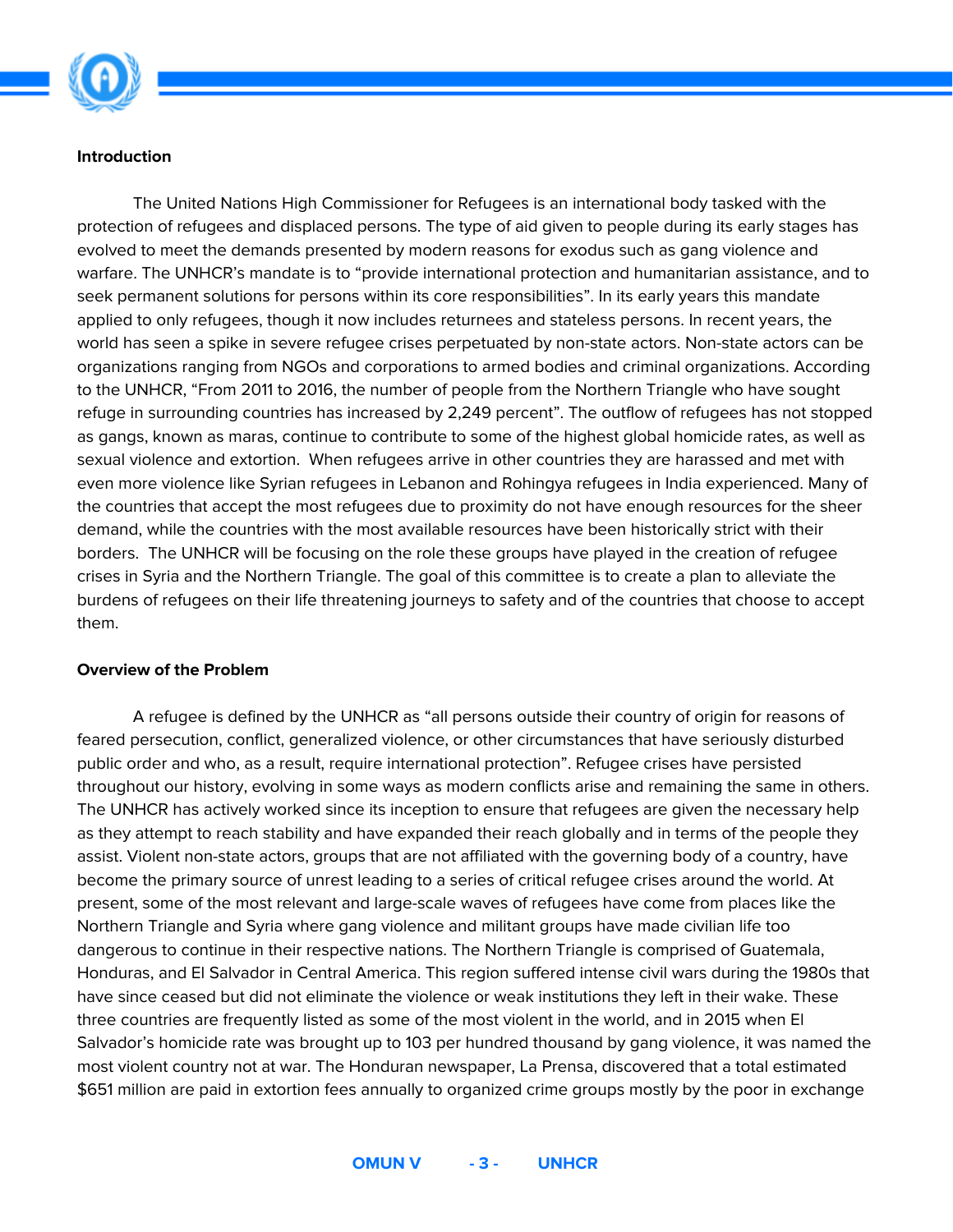

for their lives in all three countries, with El Salvador ranking highest at \$390 million. As a result of rampant gang violence, extortion, drug trafficking, and corruption, there have been high numbers of mostly unaccompanied minors fleeing this part of the globe on dangerous and emotionally taxing journeys.

While Honduras did not have a civil war like El Salvador and Guatemala during the 80's, it was still affected by fighting between the Sandinista government in Nicaragua and the Contras, rightwing, US-supported rebels. The unrest in this part of the globe left hundreds of thousands dead and unemployed men armed. In Guatemala, clandestine security apparatuses came together from both government intelligence and the military. The criminal groups in the Northern Triangle can be linked to Mexican drug cartels and maras like Mara Salvatrucha (MS-13) and the Eighteenth Street Gang (M-18). The numbers for these last two international gangs are difficult to pin down precisely due to the illegal nature of their groups and the fact that they are so numerous and spread across the United States and Central America, but research estimates a total of 85,000.

In 2014, after a failed truce between MS-13 and M-18 led to double the number of killings, the Salvadoran government under President Ceren enacted a number of mano dura policies that allowed the police to use force without consequence. This helped El Salvador's homicide rate drop to about 25%, but it still remains incredibly high, giving its citizens another reason to seek out safer countries. The Latin American Public Opinion Project (LAPOP) from Vanderbilt University demonstrated in 2014 that despite the increased efforts on the part of the United States to make the journey and entrance into the country harder for people from the Northern Triangle, they were more likely to leave their country if they'd been a victim "of one or more crimes in the previous year". Another survey, of Hondurans only this time, by the same group revealed that most asylum-seekers are not deterred by the difficulties, perils, and higher chances of deportation that come with migration to the United States. Their knowledge of the highly restrictive campaigns in the United States in 2014 did not alter their decision to migrate or not. Efforts to deter migration by tightening borders and applying external pressures in addition to the pressures within countries of origin have, therefore, had little impact on whether or not refugees sought protection. This also highlights a much stronger connection between those fleeing the Northern Triangle due to crime and the characteristics of refugees than with immigrants seeking greater economic opportunity. These seemingly inconsequential efforts to deter people from searching for safety in other countries seem to have should be kept in mind as plans to both help and decrease the number of refugees in accordance with the mandate of the UNHCR are developed during committee sessions.

Another equally pressing humanitarian crisis has taken a toll on Syria, resulting in the displacement of millions of people, a significant number of which are children. Although the Syrian civil war began on 15 March 2011, it is important to understand this event in its global context. On 17 July 2000, Bashar al-Assad succeeded the position his father, President Hafiz al-Assad had held as an authoritarian ruler since 1971 with hopes of reform.

However in 2011, a sudden wave of protests that became known as the Arab Spring spread through Egypt, Libya, Syria, Yemen, Sudan, Iraq, Jordan, Bahrain, and Oman after Tunisia's twenty-three year dictatorship under Zine El Abidene Ben Ali was overthrown by protestors. However, not all the uprisings in the rest of the Arab countries yielded the same results as the Tunisian Revolution, also known as the Jasmine Revolution. Since 2010, thousands of protesters have been met with torture, imprisonment, and death sentences. The death toll rose, and continues to rise, in part because of air strikes and the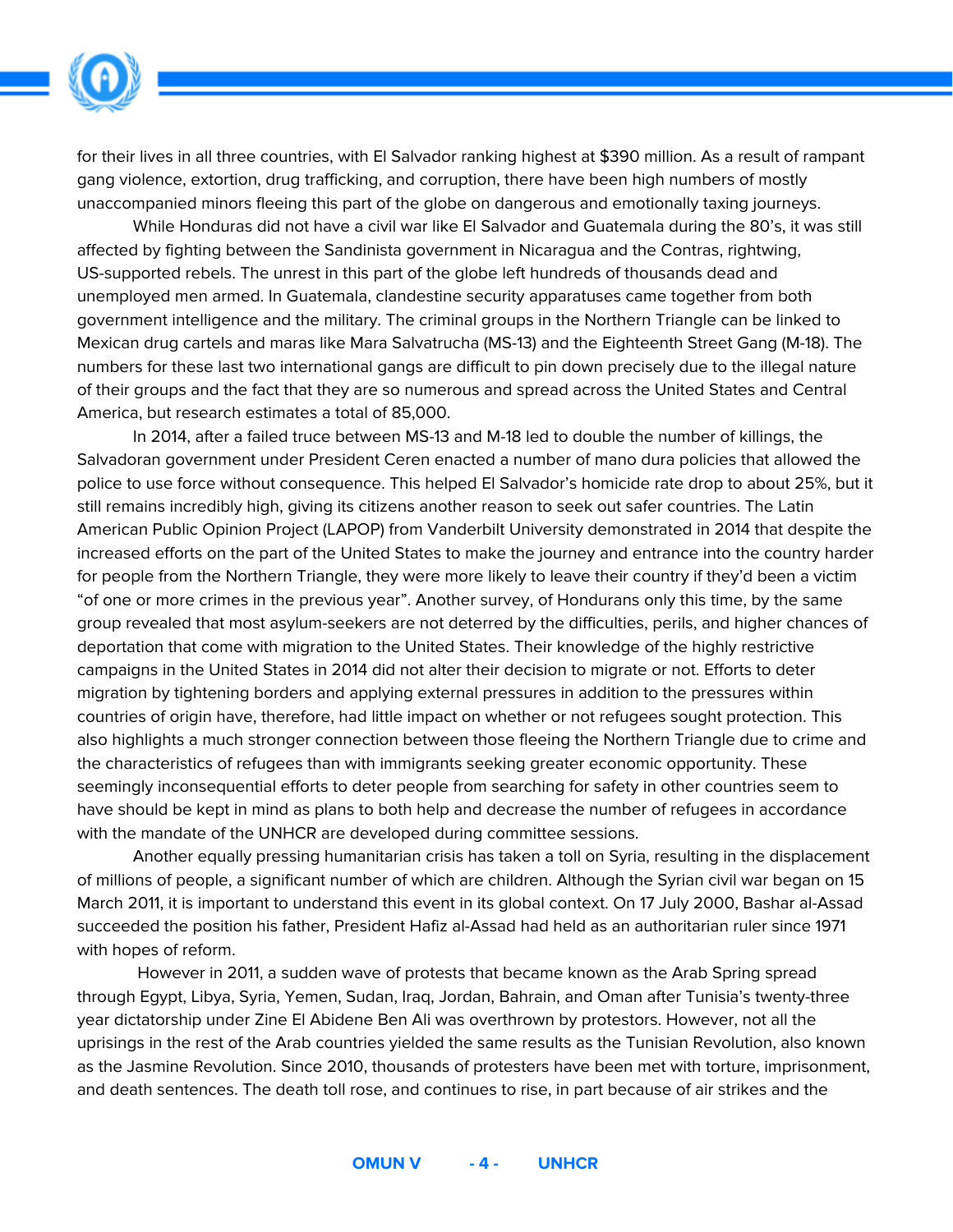

ongoing civil wars in Libya, Syria, and Yemen. The prolonged and violent progression of the Arab Spring has prompted international opinion to turn from the initial hopeful and pro-democracy outlook it once held on to.

Despite a common desire for representation, there were too many unique factors in place within each of the countries that experienced unrest, so outcomes were vastly different. The perception that social media, bread riots, and the concentration of young people in the region were the underlying causes of the Arab Spring does not capture the whole picture. According to Garrett Brown, the most pertinent issues to the development of the Arab region's current state are economic failure, state repression, and geopolitical context. Arabic countries experienced high levels of unemployment and some of the highest poverty rates in 2010 as market liberalization and corruption further jeopardize the livelihoods of the majority of citizens. These conditions were only worsened by international policies enacted by the IMF and European Union and fueled by the incorrect perspective that Arab people are unable to adhere to proper governing. Other nations, including both Western countries and eastern, have also been lax with their support for protestors.

That same year, The Wall Street Journal asked if President Bashar al-Assad thought the string of successful anti-authoritarian protests in neighboring countries would affect Syria. President al-Assad believed his opposition of the United States and Israel's Western policies would prevent such reactions despite economic burdens The graffiti that sparked the Syrian uprising along with the activist who wrote it, and slow reform eleven years after his rise to power in 2000. In those years, modernization in the form of political participation was short-lived as Assad reinforced the authoritarian levels of censorship, surveillance, and suppressive violence from his father's time in office. Although the president also helped the economy undergo economic liberalization, these changes catered to capitalists that had connections to his regime. This turmoil was only exacerbated by the country's most severe drought in modern times from 2006-2010 that spurred hundreds of thousands of agricultural families to move to more urban areas where they might find economic opportunity.

Just months after al-Assad's statement, however, fifteen boys were detained and tortured in the southern city of Daraa for their graffiti supporting the Arab Spring and denouncing the Assad administration. One 13 year old boy, Hamza alKhateeb, would not make it home to his parents alive. Their long and brutal capture culminated in peaceful protests demanding their release in addition to government reforms that took place during the month of March. The harsh and violent government responses to these protests gave 15 March 2011 the name `the day of rage". Hundreds of protestors were killed and many more were imprisoned during this tumultuous period.

In the first year of the civil war, most of the uprisings were not religiously motivated. However, once both sides of the altercations became armed, the conflicts began to shed light on deeper religious rifts within the country. Though the majority of Syrians are Sunni Muslims, the minority Alawi Muslims like Assad hold high amounts of power in government, economics, and security, which is arguably most important. With time, Assad fostered a fear mentality of the majority amongst minority Alawites by framing his opposition as Sunni Islamic extremists in the same vein as alQaeda that would enact serious violence upon those who did not align with the Sunni sect through propaganda. Despite the presence of some alliances, however weak, between resistance militias, Syria has been severely fractured. Seven military defectors started the Free Syrian Army in the summer of 2011. With no end in sight for the violence and a weakened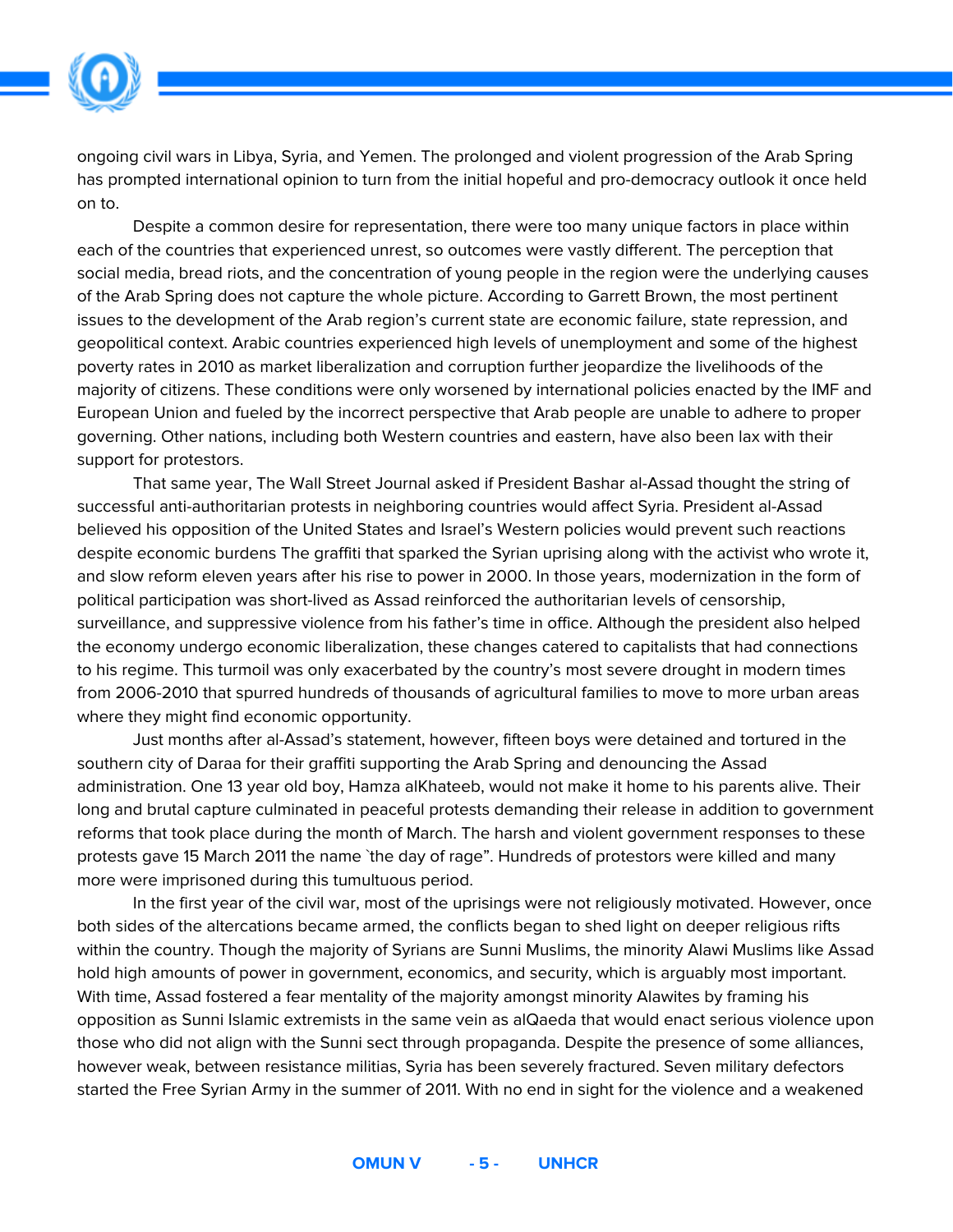

government, more and more armed groups began to rise up. In retaliation, Assad sent police and military operations out to important cities in an attempt to regain control. This resulted in the "Ramadan Massacre" on 31 July in which 142 people lost their lives. Four main factions control different parts of Syria through force now. They consist of Assad's government and allies including Russia, Hezbollah, Iran, and Iraq,; the Free Syrian Army and their allied Sunni rebels; the Kurdish Syrian Democratic Forces (SDF); the Salafi Jihadists (mostly the al-Nusra Front); and the Islamic State of Iraq and Syria, known as ISIS, Daesh, or ISIL.

In 2015, the Islamic State coordinated a number of terrorist attacks on European countries, prompting the United States, the United Kingdom, and France backed by Turkey, Saudi Arabia, and other Arab countries to incorporate Syria in their aerial attacks on Iraq. More than eleven thousand attacks have been made on the Islamic state in Syria as a result, while these countries offer the Syrian Democratic Forces support with their work on the ground. Turkey has had its forces fighting on the ground against the Islamic State since 2016 and been involved in combat against Kurdish groups in Syria. In September of 2015, Russia began its own aerial attacks on supposed Islamic State targets for the Syrian government which was able to then take back the city of Palmyra. The Syrian government and its allies have since been able to reclaim more and more territory, which includes the stronghold in Aleppo in 2016, despite accusations of using chemical weapons and the subsequent international fallout. The opposition has control over Idlib, northwestern Syria, and on the border between Iraq and Syria.

These issues are difficult to manage because of the financial burdens they place on the international community, the question of how much countries can and should interfere, and the inherently disorganized nature of fleeing your home country. Negotiations to improve country conditions are complicated by the role of non-state actors since these violent groups do not hold the law in particularly high esteem and historically, agreements have been frail and short-lived. Governments in nations that produce refugees are also ill-equipped and generally not strong enough to effectively combat the increased crime and violence that non-state actors produce themselves. In some cases, repressive governments have perpetuated the problem further by acting as another source of danger for citizens to flee the country from, as is the case with Syria. At the same time, refugees are unlikely to allow the strenuous and life-threatening pressures of migration to deter them from leaving their countries in large numbers. This leaves the UNHCR the particularly arduous task of both decreasing the damage of gang violence and armed groups and helping eliminate the strains placed on the refugees from these areas.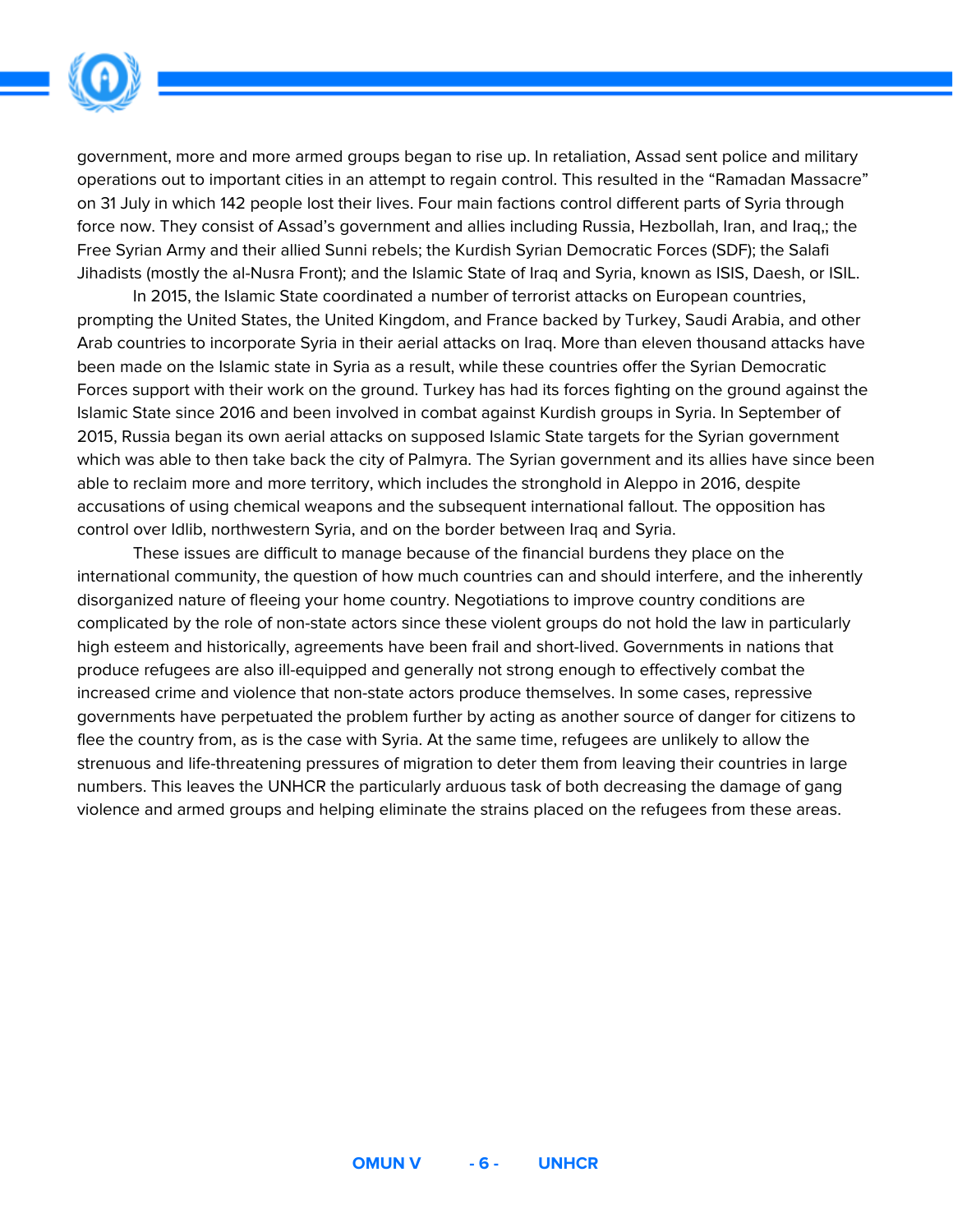

# **Case Study 1: The Northern Triangle (Guatemala, El Salvador, Honduras)**

Mara Salvatrucha and the Eighteenth Street Gang gained traction in El Salvador in the period after its civil war, which lasted from 1980 to 1992, when the established Salvadoran gangs dissolved or joined demobilization efforts. The civil war "prompted an estimated one million Salvadorans to flee their country and seek shelter…particularly in the already impoverished, over-crowded, and gang-affected neighborhoods of East and South Central Los Angeles". Ronald Reagan's policies on asylum left many Salvadorans without refugee status and forced them to live with high economic and social burdens. The Illegal Immigration Reform and Immigrant Responsibility Act of 1996 allowed the government to increase their deportations of Salvadorans that had come as a result of the spike in American xenophobia by adding less serious offenses to the list of deportable aggravated felonies.

Some of the deported youth introduced the young people that had stayed to the American gang lifestyles they'd found in LA. They slowly began to identify with MS-13 or the Eighteenth Street Gang, and "[b]y 1996, a survey found that 86 percent of participants were affiliated with one of these groups and only 14 percent belonged to other gangs". This wave did not develop because of invigorated recruitment or force, but rather because El Salvador and its neighbors had become a place where gangs could thrive. In fact, most deportees were not criminals and even less (0.97% of a 2004 survey's responders) were deported for gang affiliation. Therefore, the increase in crime requires more research and the influence of deportees on El Salvador's current criminal environment is still unclear. However, early studies did explain some of the main contributors of gang involvement, finding the emotional and social gains to be incentives for joining rather than money or drugs. These priorities shifted in the early 2000's and seemed to provide greater fodder for criminal violence.

From 2003 to 2012, El Salvador experienced an intentional homicide rate of about 103 per 100,000 of its people. For reference, a yearly rate of above 10 is seen as an epidemic in most circumstances. In fact, "official statistics suggest that around two-thirds of the many homicides registered in 2015 were committed by gang members". The Salvadoran Minister of Defense estimated the amount of active mara members in just El Salvador outnumbers the total police and army population of the country by 10,000. Members are concentrated in low-income urban areas, though some are moving to more rural areas, and fight for control over what territories they will rule with violence. Resistors are killed, drug deals are brokered, and assassins are hired, but most of their revenue comes from extortion. In many ways, their habits and methods of control are very similar to those of non-state actors in armed conflicts, such as in Syria. The maras in the Northern Triangle have even moved from homemade weapons and knives to more industrial instruments of war such as assault rifles. Mara Salvatrucha has also begun to orchestrate scattered assassinations of the police and military.

The response of most of the governments in the Northern Triangle to increased gang violence has been mano dura, or firm hand, policies allowing equally harsh retaliation by government officials. Such policies have been deemed inadequate and even incentivized further gang organization. Salvadoran prisons have segregated the Mara Salvatrucha and Barrio-18 which has resulted in their transformation into communication hubs for imprisoned members. The extent of their power is not impeded by government officials in the Northern Triangle due to corruption and gang members infiltrating their ranks. As a result, citizens have very little faith in the police, and victims of extortion and violence do not report crimes out of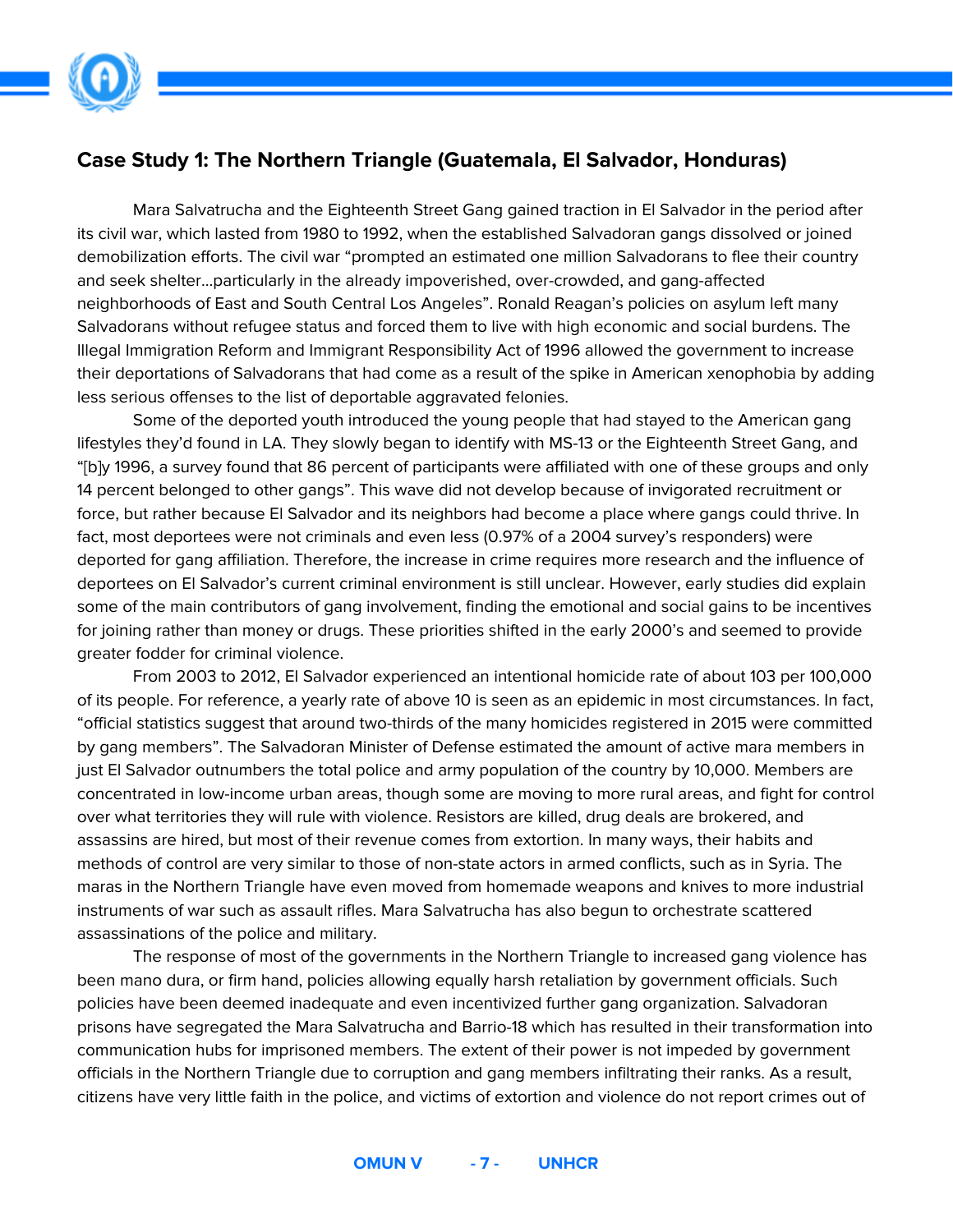

fear of retribution. Consequently, there have been waves of displacement both within the country and outside of it.

The refugee crisis produced by the violence in the Northern Triangle has only recently been given the attention it merits by international and local communities. In fact, Honduras is the only country with official data on its 174,000 displaced persons (as of 2014) within 20 surveyed municipalities. As of 2016, El Salvador, despite having a more pronounced gang violence problem, still did not have any official data on the refugees it has been producing. The UNHCR expects 539,500 Central Americans to be displaced at the close of 2019. The educational system has also taken a hit from the violence in the region. In 2018, 49,000 Salvadoran children stopped going to school. In Guatemala and Honduras, the number of children that have dropped out is over 2 million. Once out of school, the children are frequently put to work, forced to stay at home, recruited by gangs through force or coercion, or seek refuge in other parts of the country and/or globe. Most refugees attempt to reach Mexico and the United States for safety, but once outside the borders of their home countries, the violence continues from other criminal organizations that at times have silent approval from national authorities and experience theft, torture, rape, and other horrors. The train that many refugees take through Mexico to the US is known as La Bestia (The Beast) or el tren de la muerte (The Train of Death), and since people sit atop the train, dismemberment and death is common.

Access to resources on their journeys is almost non-existent and when confronted by authorities that are legally expected to provide protection, they are systematically met with detention in harsh environments or deportation back to the dangers they are fleeing. For example, between January 2013 and December of 2016, Doctors Without Borders could access only 33,593 people from the Northern Triangle for consultations in mobile health clinics, migrant centers, and hostels (albergues) throughout Mexico. This pool included both migrants and refugees. In a 2015 Doctors Without Borders Survey of 467 randomly sampled migrants and refugees "nearly one-third of the women surveyed had been sexually abused during their journey", 68% of those entering Mexico for the US had been victims of violence, and the acts against these people had been committed by gang or criminal organization members and Mexican security officers meant to be giving them aid. The experiences of citizens of the Northern Triangle countries bear a strong resemblance to those of people in war zones where Doctors Without Borders has been stationed for much longer amounts of time. In spite of all this violence, very few applications for asylum are actually being accepted by the US and Mexico. Instead of being taken in as refugees, victims of systematic crimes are being treated as economic migrants. In fact, "less than 4,000 people fleeing El Salvador, Honduras, and Guatemala were granted asylum status in 2016". Only 9,401 refugee or asylum statuses were given by the US since the 2011 fiscal year.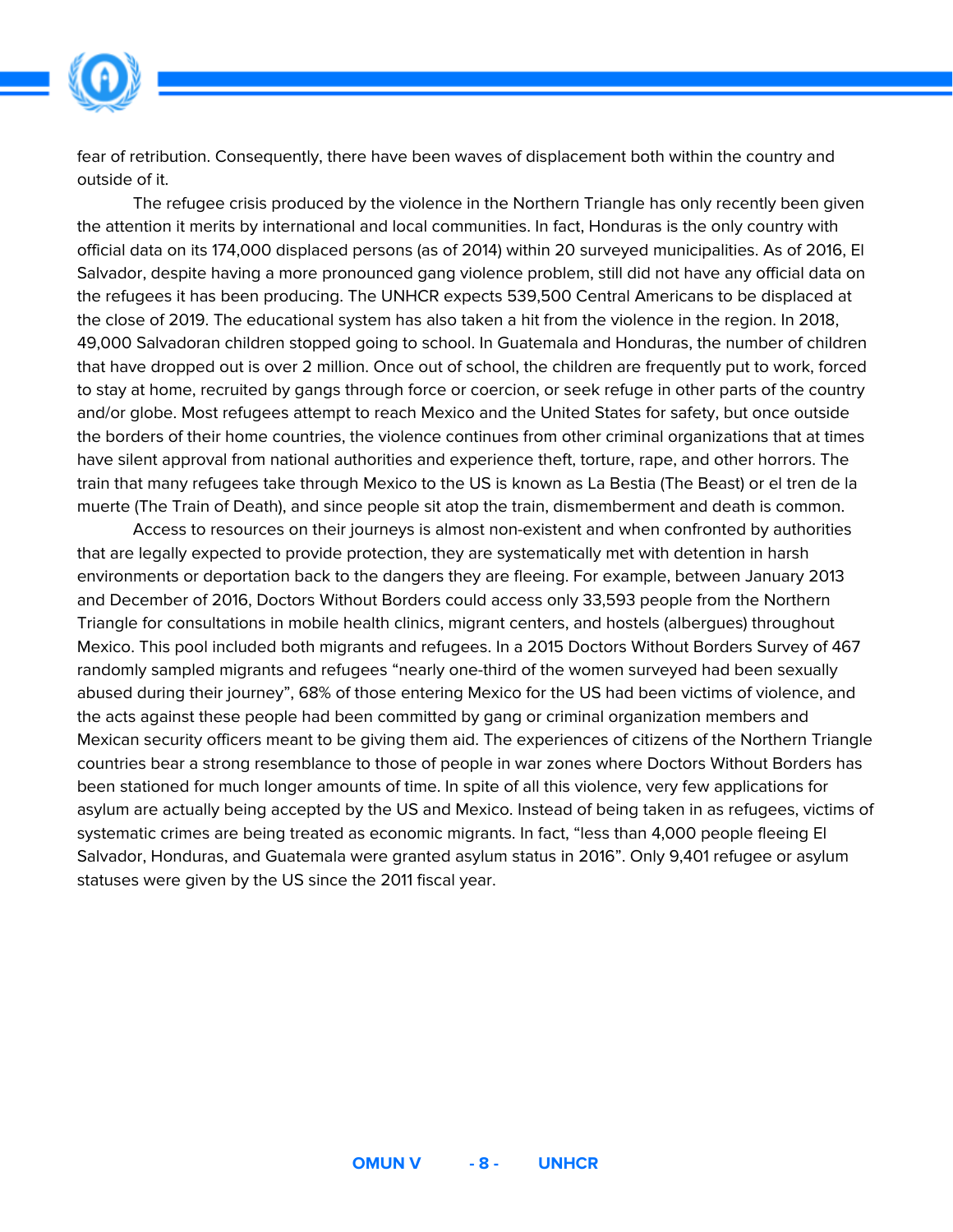

# **Case Study 2: Syria**

Since the start of the civil war in Syria, points of access to medical care, education, basic utilities, and water have either been impaired or broken. Over 5 million Syrians are refugees, while 6.2 are internally displaced. Half are children. In 2012, most Syrians escaped the conflict to Lebanon and the originally temporary Za'atari camp was opened in Jordan. In April of 2013, President Assad was accused of using chemical attacks on his people. The next year, the amount of refugees in Lebanon was estimated to make up 25% of its population, and refugees began to make it to Europe. In order to prevent them from making it, however, Hungary created a border wall and closed its borders to Serbia in 2015. Furthermore, refugees in Jordan and Lebanon had their rations from the World Food program cut because of a lack of funding. That same year, Greece received a daily inflow of refugees in the thousands. The next year, Jordan closed its border due to a car bombing, creating a no man's land where 40,000 refugees still reside in 2019. At the end of 2018, US President Donald Trump decided to withdraw the 2,000 US troops still stationed in Syria. However, the United States still leads the international coalition and provides aid to SDF. Flooding this year in Syria, Lebanon, Turkey, and Jordan has ruined tent settlements and displaced refugees once more.

From October 2011 to December 2016, the United States allowed 18,000 Syrians into the country, while much smaller and less wealthy countries such as Turkey have admitted 3.6 million. Syrian children are affected by diseases without proper care and malnutrition. The lack of effective or any sanitation in some areas has resulted in the development of diseases such as cholera. Due to the lack of income, children are also forced to work to help support their families and have been recruited by the armed forces in Syria to fight and serve as shields. Sexual violence and abuse is also abundant within the cramped camps and parents have sometimes been forced to arrange marriages for girls as young as 13 in order to support themselves and protect them from molestation. Many Syrian children do not go to school and many schools have stopped teaching classes due to damages from the fighting.

# **Past and Ongoing Action**

The UNHCR as well as other organizations and governments have made attempts to combat the effects of non-state actors in the Northern Triangle and Syria. In December of 2014, the UNHCR and representatives from 28 Latin American and Caribbean countries and 3 territories met to discuss a plan for internal displacement and to end statelessness by 2024. This was also made on the anniversary of the Cartagena Declaration on Refugees, which expanded the definition of a refugee within Latin America. The meeting in 2014 was the culmination of the "Cartagena +30", entailing consultations in Argentina, Ecuador, Nicaragua, and the Cayman Islands with governments, organizations, and other authorities It was determined that borders needed to be strengthened by identifying asylum seekers and others that require protection in an efficient manner and upholding non-refoulement obligations, which state that refugees or asylum seekers not be returned where they will be persecuted. This took form in the Quality Asylum Programme and called for a consolidation of status determination systems and methods to implement free representation for asylum-seekers and refugees.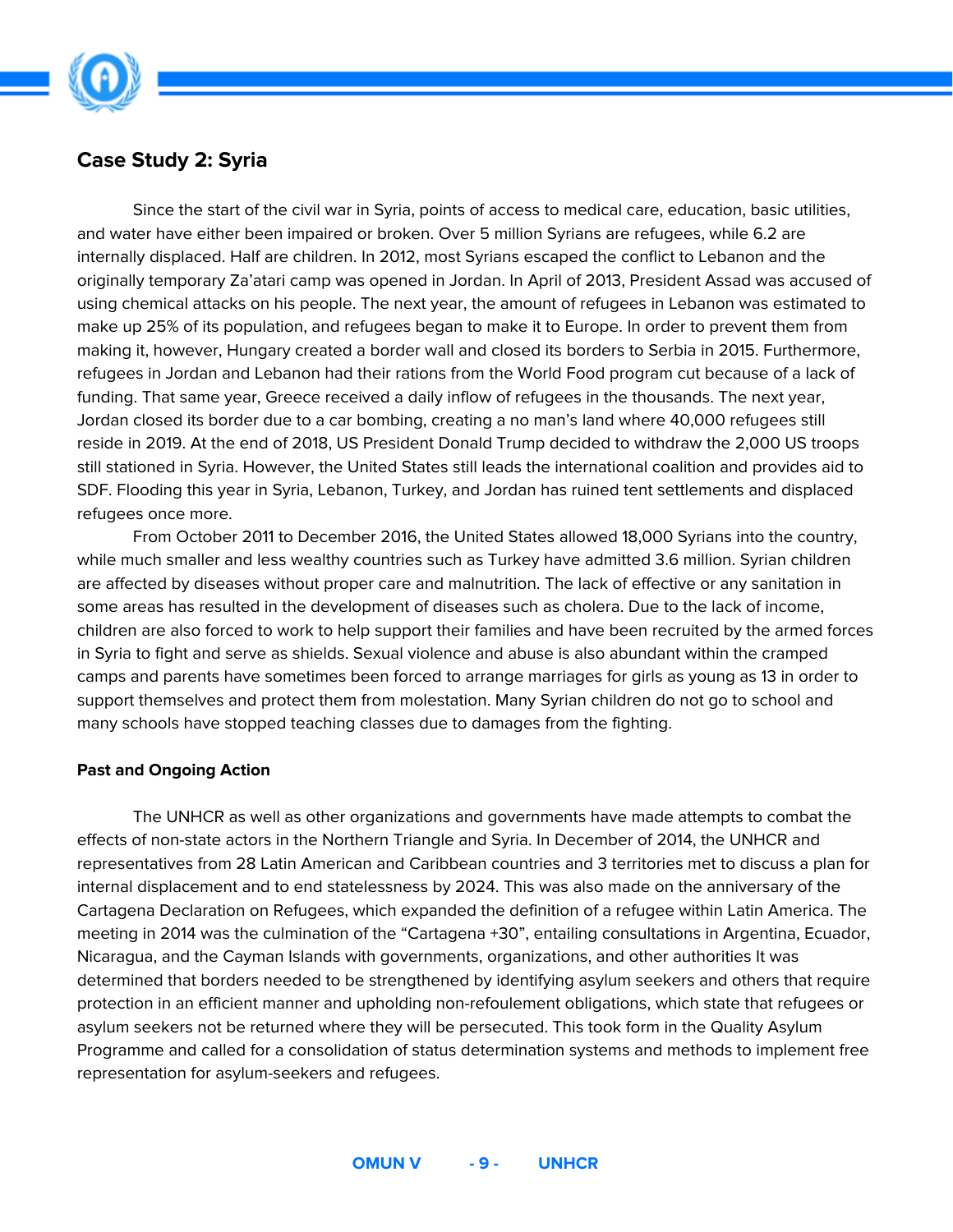

The US Department of State created the Central American Minors Refugee/Parole Program in November 2014 allowing minors in El Salvador, Honduras, and Guatemala to undergo consideration for refugee resettlement or parole if their parents were present lawfully and the child was unmarried and under 21. It went into effect on December 1, 2014 and expanded November 2016 to include other relatives. Those who were able to enroll in the program but couldn't apply for refugee status were then transferred to review for parole into the US. This allows people to enter the US, remain for a certain amount of time, and apply for work authorization. However, in 2017 Trump created executive order Border Security and Immigration Enforcement Improvements, ordering the Department of Homeland Security (DHS) to make sure that parole was only granted on a case-by-case basis when there was an individual with very urgent humanitarian needs or a "significant public benefit". In August of that year, the DHS Secretary, Elaine Duke, ended the parole portion of the program. So, if children in the Northern Triangle were denied refugee status they would not be considered for parole instead. Then in November, new applications for the refugee portion of the program were no longer accepted and interviews stopped in January of the next year. In 2018, the settlement of court case S.A. et al v. Trump meant that United States Citizenship and Immigration Services would reopen and continue with specific CAM parole cases.

In the 2016 Eligibility Report for El Salvador the UNHCR explained since maras in the region exert almost total control over all aspects of life of those living in the areas gang control, applications for people who are escaping gang-related persecution should be analyzed on grounds of political opinion in many cases. Therefore, in the context of El Salvador and countries like it in the Northern Triangle, "expressing objections to the activities of gangs may be considered as amounting to an opinion that is critical of the methods and policies of those in control, and thus, constitute a "political opinion" within the meaning of the refugee definition". This document explains some of the cases specific to El Salvador and its neighbors and contextualizes them within the definitions of a refugee under the 1951 Convention, the UNHCR's Broader Mandate, the Cartagena Declaration, and other grounds.

The World Food Programme has been sending food to refugees outside of Syria and within on a monthly basis since the civil war's inception in 2011. It reaches more than 300 million people each month with its 50 local and international partners. A total of 4,600 trucks "deliver emergency food assistance to 900 distribution points in all 14 governorates". In the more difficult to access areas with acute needs for aid, the Programme utilizes a combination of airlifts, airdrops, and convoys to send food. Other deliveries are made from Jordan and Turkey to the northern and southern portions of Syria held by opposing forces. As a result of a lack of funding, calories have been reduced in the deliveries and should financial assistance not be increased, the amount of recipients may be lessened.

In 2017, the fifth update on the UNHCR's International Protection Considerations with Regard to People Fleeing the Syrian Arab Republic provided an overview of the developments since 2016 and contextualized the application of the refugee definition within Syria. Like with the situation in the Northern Triangle, people who oppose the government or any groups that are in locations where other armed groups are in control are deemed to be likely in need of international protection. In this case, however, the opposition or support can be aimed at three different fronts and still put people in danger, since the Syrian government is one of the armed forces at play. Furthermore, deserters of the Armed Forces and members of the media are also in danger and likely to need international support. In Syria, the opposing groups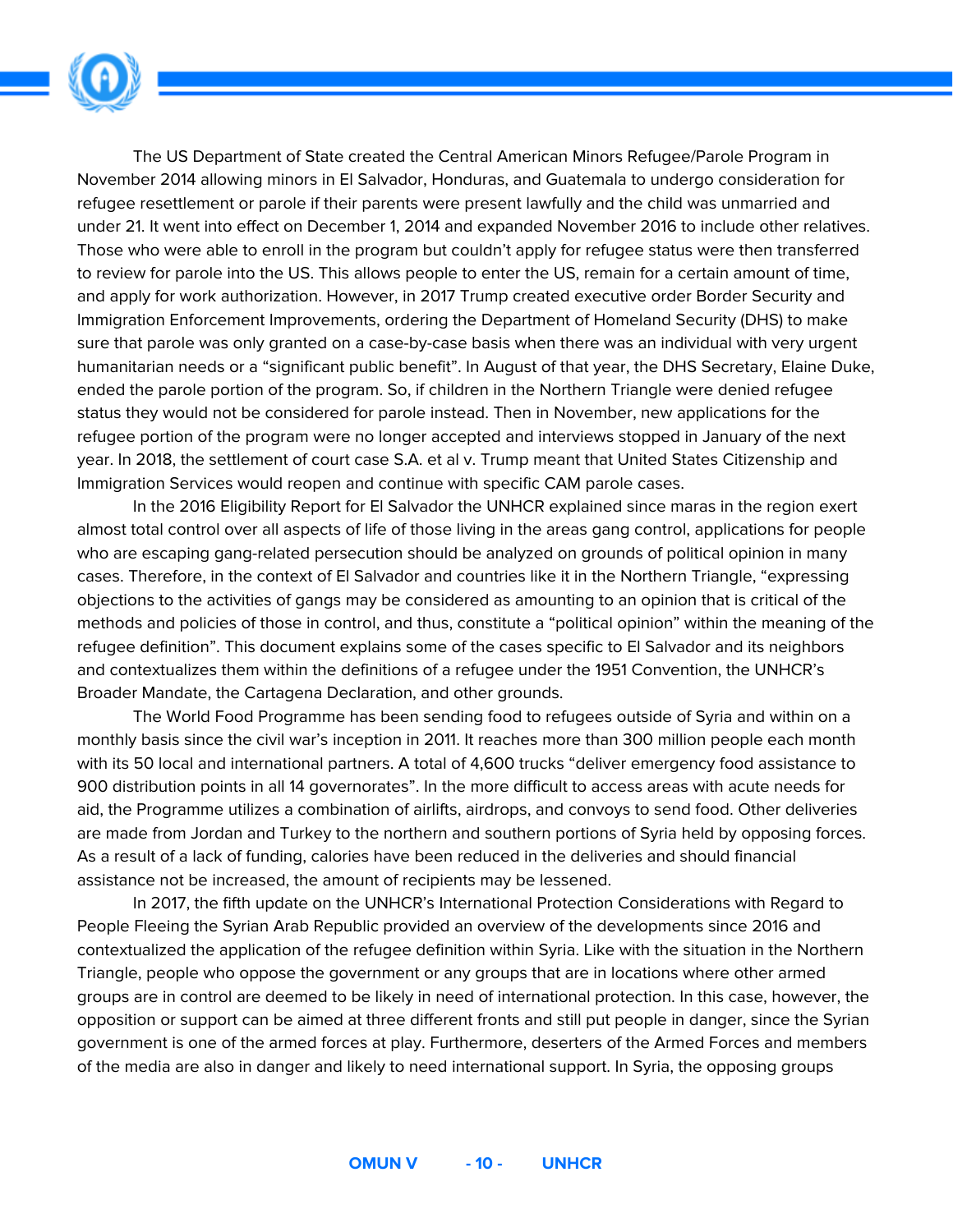

attribute political opinions to other groups of people that can put them at risk of further action by other groups, and even if they aren't real perceptions, the threat is still incredibly serious.

# **Proposed Actions**

Government officials and international organizations have attempted to understand the situation in Guatemala, El Salvador, and Honduras through various studies and reports in order to most effectively combat the violence and extortion in the area. However, Clifford Gyves explained that given the wide array of public and private groups affected by the work of maras in the Northern Triangle of Central America, intelligence should be expanded to include schools, civil services, hospitals, realtors, citizens, government, and police as contributors. This expansion would provide valuable insights into the ways gangs operate in more areas of life, and should provide the many people with serious stakes in the activities of maras with the intelligence to both defend themselves and actively contribute to diminishing the gang problem. The problem with this idea is that it goes against Syrian refugee children arriving at a camp for the internally displaced traditional intelligence methods, given that raw data and then analysis would be shared with non government groups of people, as well as foreign partners. A solution could be the use of tearlines, which provide only the necessary details to specific parties. For example, while the police may need to know the addresses of gang leaders, a missionary would only need to know what specific gang and crimes occur in their own neighborhood. Expanding the chain of intelligence may also help dilute the problem of corruption within the Northern Triangle governments. A long term solution would likely need a cultural shift in terms of the common perception of intelligence sharing to truly impact the issue.

By looking at the maras as a system, disruption strategies can also be developed by authorities. Inputs such as drugs, the chemicals used to create narcotics, weapons, money, victims of human trafficking are meant to be used in the mara's activities like drug dealing, smuggling, extortion, kidnapping, murder, assault, and recruitment, whereas recruits and money are used to sustain the gang itself. The outputs of a gang consist of drugs, prostitution, smuggling, contract killing, and some investments. By studying these outputs and their characteristics like increased graffiti tags to mark territory, the types of drugs being used in an area, and the amount of complaints made to police (including both spikes and drops) authorities and international partners can create comprehensive laws, action plans, and information for public use to lessen the power of maras. Since these gangs are also international and stretch across Mexico and the United States, when these countries deport imprisoned gang members that have served their sentences they should inform authorities in the country of origin of the crimes that have been committed. When the United States returned gang members who had committed crimes, they adhered to cultural privacy norms and state officials were left unaware and unprepared.

Countries closest to the fighting in Syria have opened their borders and accepted refugees into their urban areas despite having less space and resources than more industrialized countries that take in less refugees. Although large, western countries have provided large sources of funding, they accept less refugees and are less likely to offer adequate protection. More comprehensive measures need to be taken in order to properly account for resettlement of refugees and other methods of admittance into more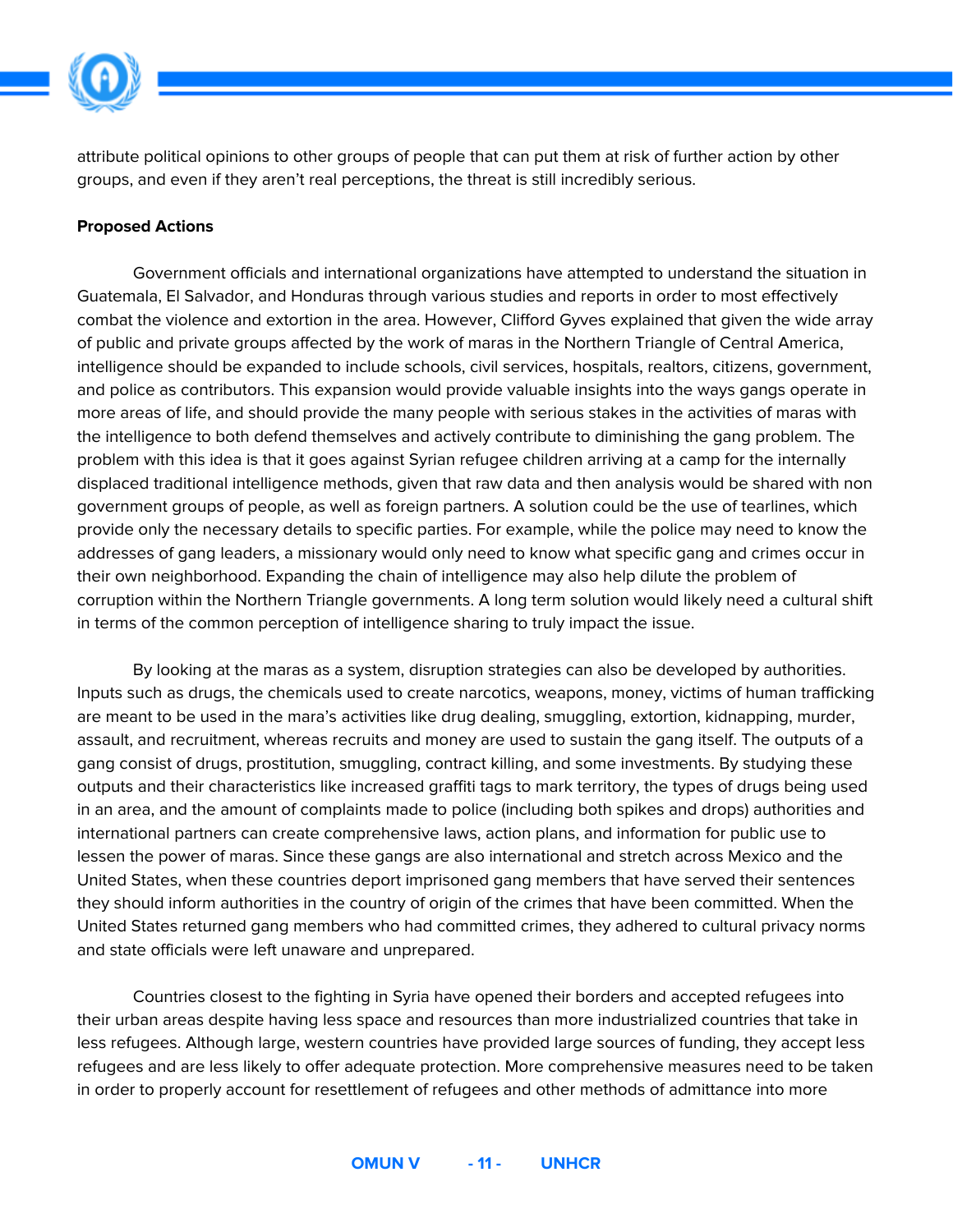

prepared countries. Almost all refugees are being cared for by a handful of countries closest to the borders. The burden of care and space should be more evenly distributed across North American, European, and Asian Pacific nations that are more politically and financially stable. To achieve this, countries may collaborate and agree to quotas, devise more inclusive plans for admission such as "humanitarian visas, private sponsorship, academic scholarships, labor mobility schemes, and medical evacuation". Rather than making refugees take the incredibly difficult journey overseas or across land in order to apply for asylum when the answer could very likely be negative, systems should be enacted so that it is possible to apply through embassies in surrounding states. There is also a discrepancy in funding at play and other developed countries need to make plans to even the amounts of financial assistance given to the countries that hold the most refugees. Furthermore, within the refugee camps, more training should be offered for the volunteers and staffs on the ground to recognize and adequately respond to situations of sexual assault.

## **Guiding Questions**

- To what extent should other countries be involved in the process of decreasing the violence produced by non-state actors in the nations they operate in?
- What would systems to decrease and eventually eliminate the control gangs and armed forces have over the livelihoods of civilians look like?
- How can refugees be protected on their paths to safe countries?
- What resources are still lacking in countries that have accepted the bulk of refugees?
- What actions can be taken to improve resettlement for refugees?
- What can be done to provide unaccompanied minors with adequate protection and education both on their travels and when reaching safety?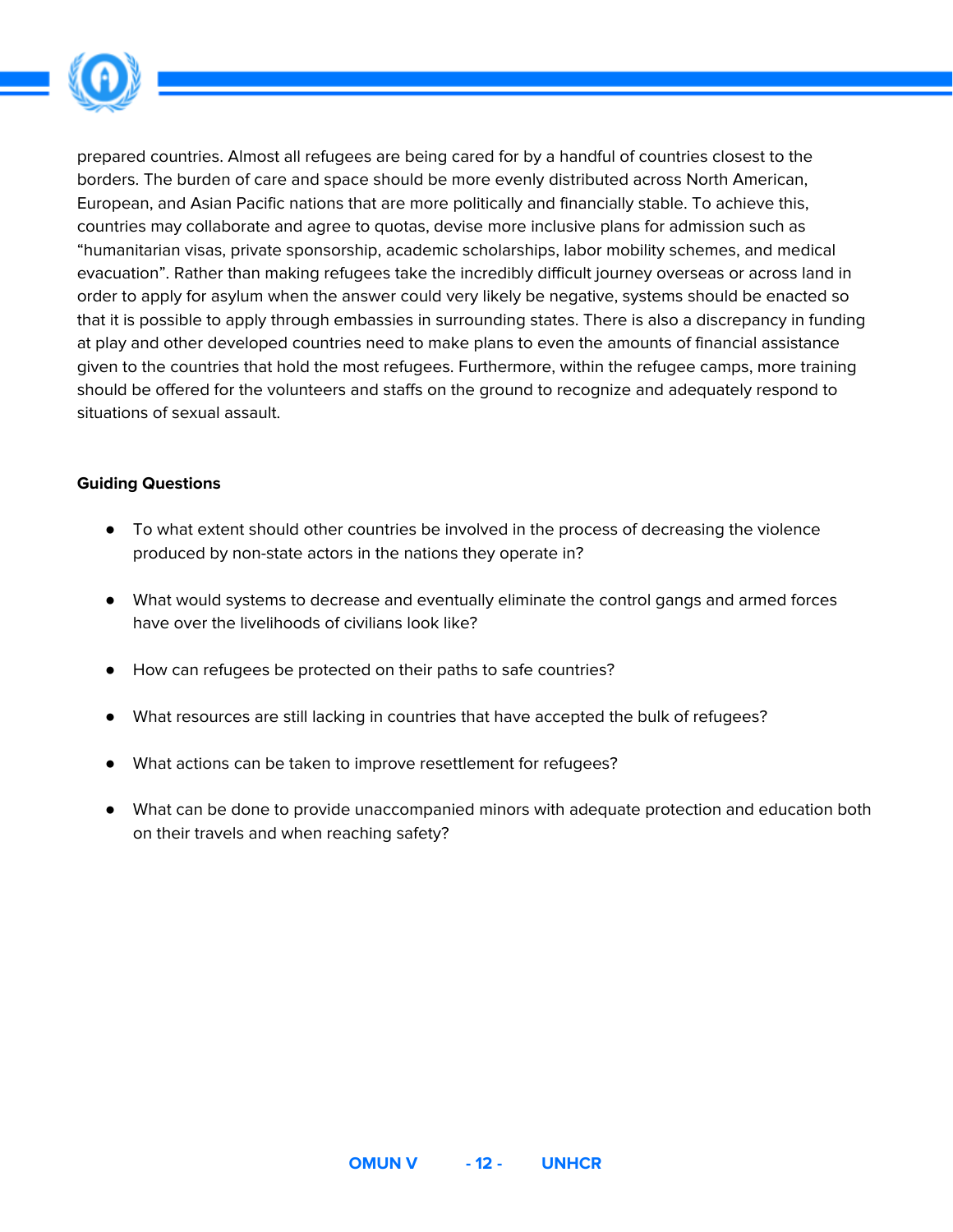

# **Work Cited**

Al Jazeera. "Syria's Civil War Explained from the Beginning." News | Al Jazeera, Al Jazeera, 14 Apr. 2018[,](http://www.aljazeera./) www.aljazeera. [com/news/2016/05/syria-civil-warexplained-160505084119966.html](http://www.aljazeera./).

Bruneau, Thomas C., et al. Maras : Gang Violence and Security in Central America. 1st ed., University of Texas Press, 2011.

Cantor, David James. "'As Deadly as Armed Conflict? Gang Violence and Forced Displacement in the Northern Triangle of Central America.'" Agenda Internacional, 2016, pp. Agenda Internacional; Vol. 23, Núm. 34 (2016); 77–97.

"Central America Refugee Crisis." Vista De ¿Tan Mortal Como Un Conflicto Armado? La Violencia Por Pandillas y El Desplazamiento Forzoso En El Triángulo Norte De Centroamérica, 2019, revistas.pucp.edu.pe/index. php/agendainternacional/article/view/15277/15742

Labrador, Rocio Cara, and Danielle Renwick. "Central America's Violent Northern Triangle." Council on Foreign Relations, Council on Foreign Relations, 26 June 2018, [www.cfr.org/backgrounder/centralamericas-violent-northern-triangle](http://www.cfr.org/backgrounder/centralamericas-violent-northern-triangle).

Gyves, Clifford. "Chapter 9: The Use of Intelligence to Combat Maras." Maras: Gang Violence and Security in Central America, by Thomas C. Bruneau et al., University of Texas Press, 2012, pp. 181–196.

Hiskey, Jonathan T, et al. "Understanding the Central American Refugee Crisis." American Immigration Council, 19 July 2019, [www.americanimmigrationcouncil.org/research/understanding-central-americanrefugee-crisis.](http://www.americanimmigrationcouncil.org/research/understanding-central-americanrefugee-crisis)

Hopma, Justa. "Arab Spring." The Concise Oxford Dictionary of Politics and International Relations, 2018, pp. The Concise Oxford Dictionary of Politics and International Relations.

Labrador, Rocio Cara, and Danielle Renwick. "Central America's Violent Northern Triangle." Council on Foreign Relations, Council on Foreign Relations, 26 June 2018, [www.cfr.org/backgrounder/centralamericas-violent-northern-triangle](http://www.cfr.org/backgrounder/centralamericas-violent-northern-triangle).

Loescher, Gil. "The UNHCR and World Politics: State Interests vs. Institutional Autonomy." The International Migration Review, vol. 35, no. 1, 2001, pp. 33 56. JSTOR, www.jstor.org/ stable/2676050.

Médecins Sans Frontières. "Forced To Flee." Human Rights Documents Online, May 2017, doi:10.1163/2210-7975\_hrd5559-2016005.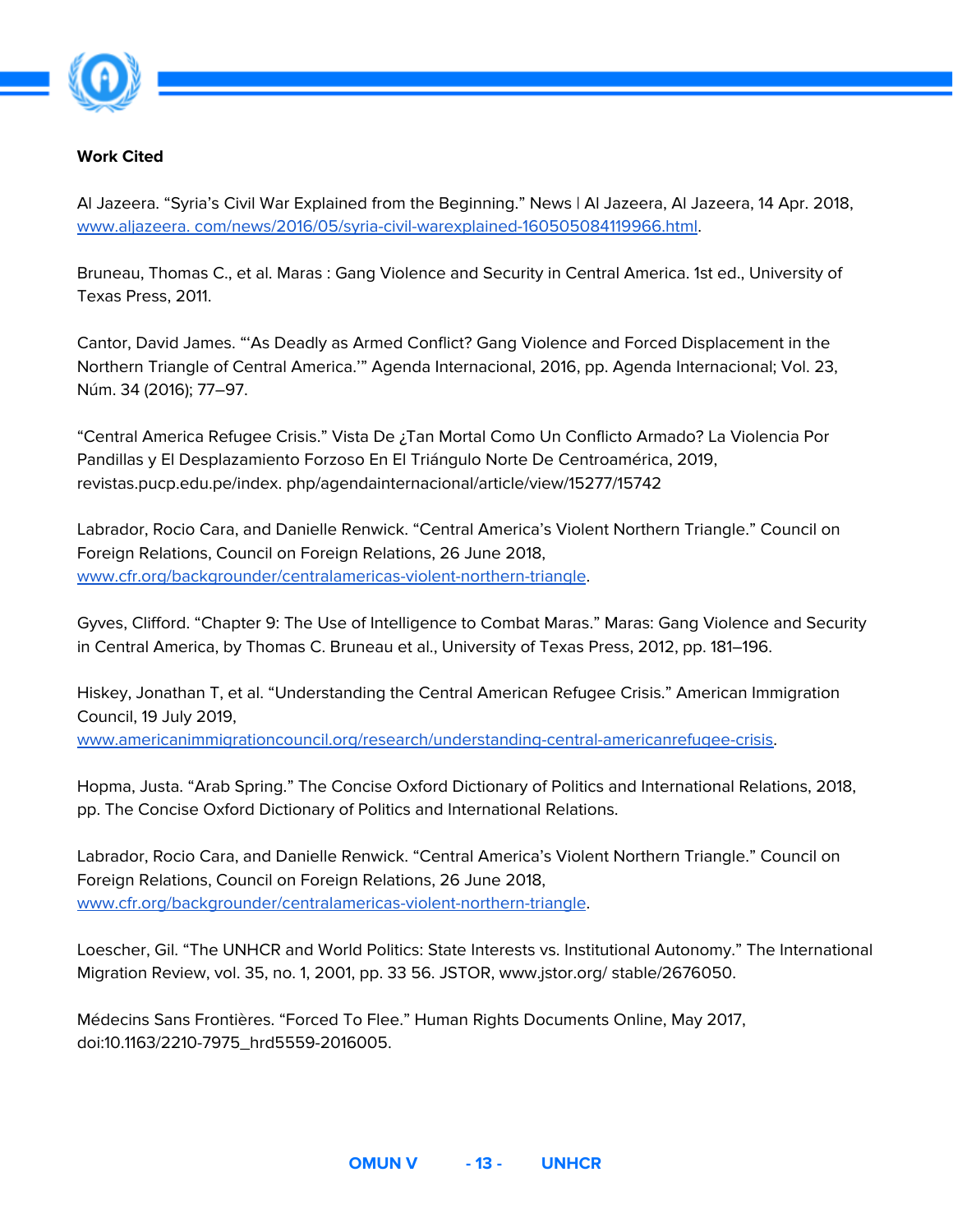

Ostrand, Nicole. "The Syrian Refugee Crisis: A Comparison of Responses by Germany, Sweden, the United Kingdom, and the United States." Journal on Migration and Human Security, vol. 3, no. 3, 2015, pp. 255–279.

Staff, World Vision. "Syrian Refugee Crisis: Facts, FAQs, and How to Help." World Vision, 21 June 2019, [www.worldvision.org/refugees-news-stories/syrianrefugee-crisis-facts](http://www.worldvision.org/refugees-news-stories/syrianrefugee-crisis-facts).

Sterling, Joe. "Daraa: The Spark That Lit the Syrian Flame." CNN, Cable News Network, 1 Mar. 2012, [www.cnn.com/2012/03/01/world/meast/syriacrisis-beginnings/index.html](http://www.cnn.com/2012/03/01/world/meast/syriacrisis-beginnings/index.html).

United Nations, Americas; Others. "Brazil Declaration and Plan of Action." Refworld, Regional Refugee Instruments & Related, 6 Oct. 2019, [www.refworld.org/docid/5487065b4.html.](http://www.refworld.org/docid/5487065b4.html)

United Nations, UNHCR. "UNHCR Eligibility Guidelines for Assessing the International Protection Needs of Asylum-Seekers from El Salvador." Refworld, UN High Commissioner for Refugees (UNHCR), 15 Mar. 2016, www.refworld.org/ [docid/56e706e94.html.](http://www.refworld.org/)

United Nations, UNHCR. "Implementation of the 1951 Convention and the 1967 Protocol Relating to the Status of Refugees." UNHCR, 7 July 1989, [www.unhcr.org/en-us/excom/scip/3ae68cbe4/implementation-1951-convention-1967-protocol-relating-statu](http://www.unhcr.org/en-us/excom/scip/3ae68cbe4/implementation-1951-convention-1967-protocol-relating-status-refugees.html%5C) [s-refugees.html\.](http://www.unhcr.org/en-us/excom/scip/3ae68cbe4/implementation-1951-convention-1967-protocol-relating-status-refugees.html%5C)

United Nations, UNHCR. "The Brazil Declaration." UNHCR, 3 Dec. 2014, www.unhcr.org/brazil-declaration.html. UNHCR. "Executive Summary of the Mandate of the High Commissioner for Refugees and His Office." UNHCR, 3 Dec. 1949, www.unhcr.org/5a1b53607.pdf).

United Nations High Commissioner for Refugees. "International Protection Considerations with Regard to People Fleeing the Syrian Arab Republic Update V." Refworld.org, Nov. 2017, www. refworld.org/pdfid/59f365034.pdf

"UN General Assembly / Third Committee." Humanrights.ch - the Comprehensive Swiss Human Rights Portal, [www.humanrights.ch/en/standards/un-institutions/ga/](http://www.humanrights.ch/en/standards/un-institutions/ga/).

USCIS. "Central American Minors (CAM): Information for Parole Applicants." USCIS, 16 Aug. 2017, [www.uscis.gov/humanitarian/22UnitedNationsHighCommissionerforRefugeeshumanitarian-parole/central](http://www.uscis.gov/humanitarian/22UnitedNationsHighCommissionerforRefugeeshumanitarian-parole/central-americanminors-cam-information-paroleapplicants.)[americanminors-cam-information-paroleapplicants.](http://www.uscis.gov/humanitarian/22UnitedNationsHighCommissionerforRefugeeshumanitarian-parole/central-americanminors-cam-information-paroleapplicants.)

Wolf, Sonja. "Chapter 2: Street Gangs of El Salvador." Maras: Gang Violence and Security in Central America, by Thomas C. Bruneau et al., University of Texas Press, 2012, pp. 43–69.